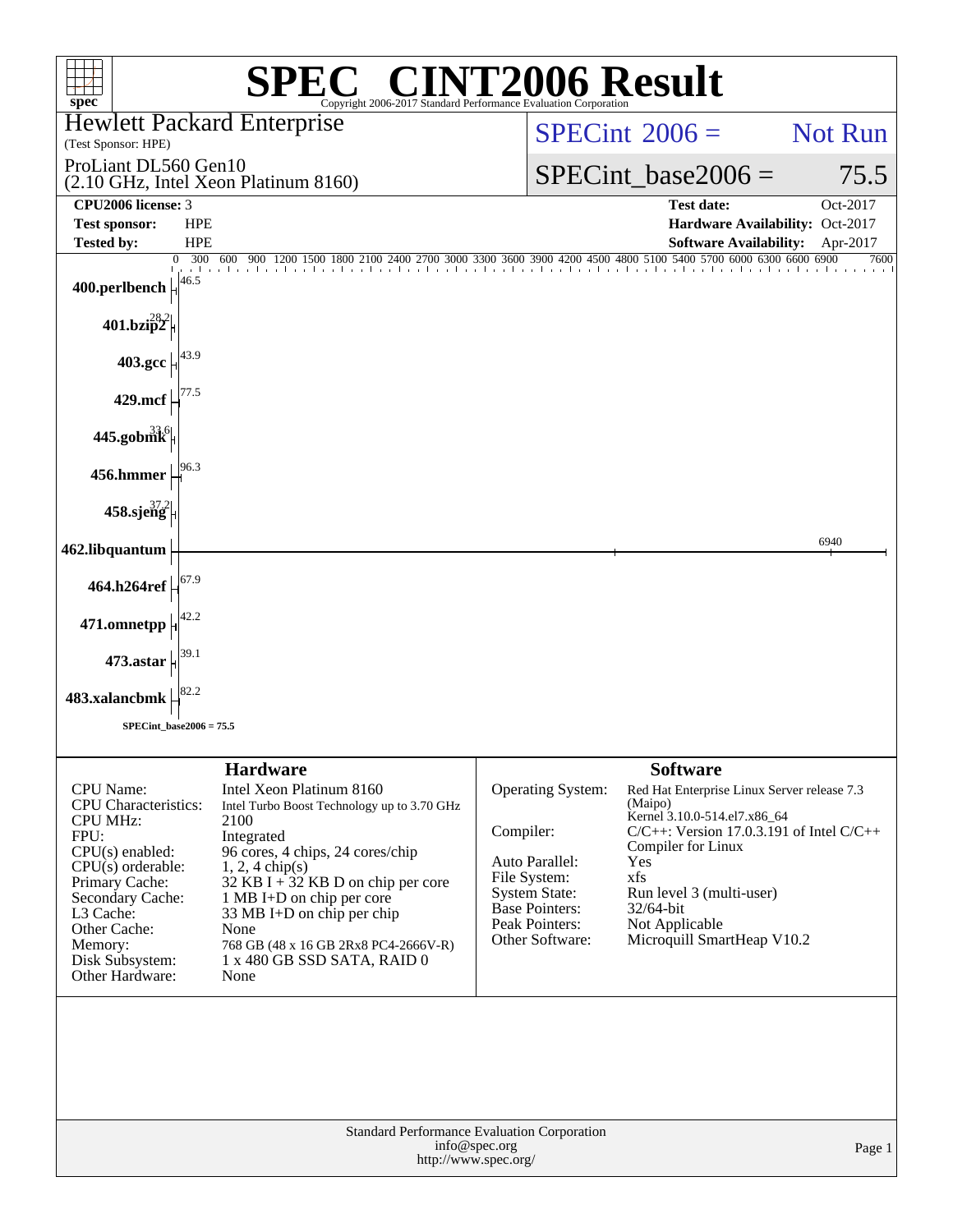

Hewlett Packard Enterprise

(Test Sponsor: HPE)

ProLiant DL560 Gen10

(2.10 GHz, Intel Xeon Platinum 8160)

 $SPECint2006 =$  Not Run

### SPECint base2006 =  $75.5$

**[CPU2006 license:](http://www.spec.org/auto/cpu2006/Docs/result-fields.html#CPU2006license)** 3 **[Test date:](http://www.spec.org/auto/cpu2006/Docs/result-fields.html#Testdate)** Oct-2017 **[Test sponsor:](http://www.spec.org/auto/cpu2006/Docs/result-fields.html#Testsponsor)** HPE **[Hardware Availability:](http://www.spec.org/auto/cpu2006/Docs/result-fields.html#HardwareAvailability)** Oct-2017 **[Tested by:](http://www.spec.org/auto/cpu2006/Docs/result-fields.html#Testedby)** HPE **[Software Availability:](http://www.spec.org/auto/cpu2006/Docs/result-fields.html#SoftwareAvailability)** Apr-2017

#### **[Results Table](http://www.spec.org/auto/cpu2006/Docs/result-fields.html#ResultsTable)**

|                                                                                                          | <b>Base</b>    |              |                |       |                |       | <b>Peak</b>    |              |                |              |                |              |
|----------------------------------------------------------------------------------------------------------|----------------|--------------|----------------|-------|----------------|-------|----------------|--------------|----------------|--------------|----------------|--------------|
| <b>Benchmark</b>                                                                                         | <b>Seconds</b> | <b>Ratio</b> | <b>Seconds</b> | Ratio | <b>Seconds</b> | Ratio | <b>Seconds</b> | <b>Ratio</b> | <b>Seconds</b> | <b>Ratio</b> | <b>Seconds</b> | <b>Ratio</b> |
| 400.perlbench                                                                                            | 210            | 46.5         | 210            | 46.5  | 210            | 46.5  |                |              |                |              |                |              |
| 401.bzip2                                                                                                | 341            | 28.3         | 342            | 28.2  | 342            | 28.2  |                |              |                |              |                |              |
| $403.\text{gcc}$                                                                                         | 183            | 43.9         | 183            | 43.9  | 184            | 43.9  |                |              |                |              |                |              |
| $429$ .mcf                                                                                               | 118            | 77.5         | 119            | 76.7  | 116            | 78.5  |                |              |                |              |                |              |
| $445$ .gobmk                                                                                             | 312            | 33.6         | 312            | 33.6  | 312            | 33.6  |                |              |                |              |                |              |
| $456.$ hmmer                                                                                             | 96.5           | 96.7         | 96.9           | 96.3  | 96.9           | 96.2  |                |              |                |              |                |              |
| $458$ .sjeng                                                                                             | 326            | 37.2         | 326            | 37.2  | 326            | 37.1  |                |              |                |              |                |              |
| 462.libquantum                                                                                           | 2.75           | 7530         | 2.98           | 6940  | 4.44           | 4670  |                |              |                |              |                |              |
| 464.h264ref                                                                                              | 325            | 68.0         | 327            | 67.7  | 326            | 67.9  |                |              |                |              |                |              |
| $471$ .omnetpp                                                                                           | 148            | 42.2         | 153            | 40.9  | 139            | 44.8  |                |              |                |              |                |              |
| $473$ . astar                                                                                            | 180            | 39.1         | 179            | 39.3  | 180            | 39.1  |                |              |                |              |                |              |
| 483.xalancbmk                                                                                            | 84.3           | 81.9         | 83.9           | 82.2  | 83.6           | 82.5  |                |              |                |              |                |              |
| Results appear in the order in which they were run. Bold underlined text indicates a median measurement. |                |              |                |       |                |       |                |              |                |              |                |              |

### **[Operating System Notes](http://www.spec.org/auto/cpu2006/Docs/result-fields.html#OperatingSystemNotes)**

 Stack size set to unlimited using "ulimit -s unlimited" Transparent Huge Pages enabled by default Filesystem page cache cleared with: shell invocation of 'sync; echo 3 > /proc/sys/vm/drop\_caches' prior to run irqbalance disabled with "systemctl stop irqbalance" tuned profile set wtih "tuned-adm profile throughput-performance"

#### **[Platform Notes](http://www.spec.org/auto/cpu2006/Docs/result-fields.html#PlatformNotes)**

 BIOS Configuration: Intel Hyperthreading set to Disabled Thermal Configuration set to Maximum Cooling Memory Patrol Scrubbing set to Disabled LLC Prefetcher set to Enabled LLC Dead Line Allocation set to Disabled Stale A to S set to Enabled Workload Pofile set to General Peak Frequency Compute Energy/Performance Bias set to Maximum Performance Uncore Frequency Scaling set to Auto Workload Pofile set to Custom NUMA Group Size Optimization set to Flat

 Sysinfo program /cpu2006/config/sysinfo.rev6993 Revision 6993 of 2015-11-06 (b5e8d4b4eb51ed28d7f98696cbe290c1) running on DL560-Gen10 Tue Oct 3 17:21:29 2017

This section contains SUT (System Under Test) info as seen by

Continued on next page

Standard Performance Evaluation Corporation [info@spec.org](mailto:info@spec.org) <http://www.spec.org/>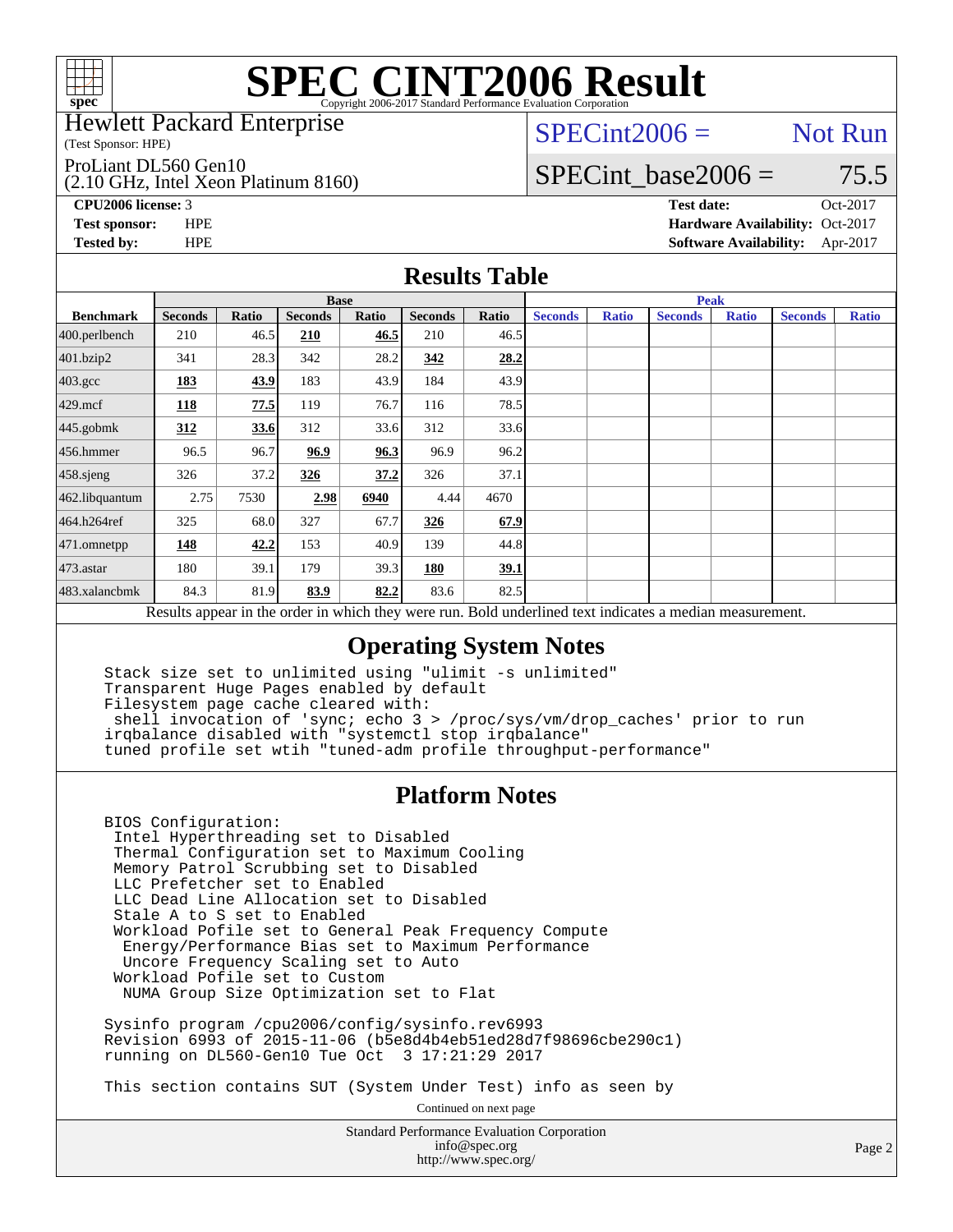

Hewlett Packard Enterprise

 $SPECint2006 =$  Not Run

ProLiant DL560 Gen10

(2.10 GHz, Intel Xeon Platinum 8160)

 $SPECTnt\_base2006 = 75.5$ 

(Test Sponsor: HPE)

**[CPU2006 license:](http://www.spec.org/auto/cpu2006/Docs/result-fields.html#CPU2006license)** 3 **[Test date:](http://www.spec.org/auto/cpu2006/Docs/result-fields.html#Testdate)** Oct-2017 **[Test sponsor:](http://www.spec.org/auto/cpu2006/Docs/result-fields.html#Testsponsor)** HPE **[Hardware Availability:](http://www.spec.org/auto/cpu2006/Docs/result-fields.html#HardwareAvailability)** Oct-2017 **[Tested by:](http://www.spec.org/auto/cpu2006/Docs/result-fields.html#Testedby)** HPE **[Software Availability:](http://www.spec.org/auto/cpu2006/Docs/result-fields.html#SoftwareAvailability)** Apr-2017

#### **[Platform Notes \(Continued\)](http://www.spec.org/auto/cpu2006/Docs/result-fields.html#PlatformNotes)**

Standard Performance Evaluation Corporation [info@spec.org](mailto:info@spec.org) <http://www.spec.org/> some common utilities. To remove or add to this section, see: <http://www.spec.org/cpu2006/Docs/config.html#sysinfo> From /proc/cpuinfo model name : Intel(R) Xeon(R) Platinum 8160 CPU @ 2.10GHz 4 "physical id"s (chips) 96 "processors" cores, siblings (Caution: counting these is hw and system dependent. The following excerpts from /proc/cpuinfo might not be reliable. Use with caution.) cpu cores : 24 siblings : 24 physical 0: cores 0 1 2 3 4 5 8 9 10 11 12 13 16 17 18 19 20 21 24 25 26 27 28 29 physical 1: cores 0 1 2 3 4 5 8 9 10 11 12 13 16 17 18 19 20 21 24 25 26 27 28 29 physical 2: cores 0 1 2 3 4 5 8 9 10 11 12 13 16 17 18 19 20 21 24 25 26 27 28 29 physical 3: cores 0 1 2 3 4 5 8 9 10 11 12 13 16 17 18 19 20 21 24 25 26 27 28 29 cache size : 33792 KB From /proc/meminfo MemTotal: 792068564 kB HugePages\_Total: 0<br>Hugepagesize: 2048 kB Hugepagesize: From /etc/\*release\* /etc/\*version\* os-release: NAME="Red Hat Enterprise Linux Server" VERSION="7.3 (Maipo)" ID="rhel" ID\_LIKE="fedora" VERSION\_ID="7.3" PRETTY NAME="Red Hat Enterprise Linux Server 7.3 (Maipo)" ANSI\_COLOR="0;31" CPE\_NAME="cpe:/o:redhat:enterprise\_linux:7.3:GA:server" redhat-release: Red Hat Enterprise Linux Server release 7.3 (Maipo) system-release: Red Hat Enterprise Linux Server release 7.3 (Maipo) system-release-cpe: cpe:/o:redhat:enterprise\_linux:7.3:ga:server uname -a: Linux DL560-Gen10 3.10.0-514.el7.x86\_64 #1 SMP Wed Oct 19 11:24:13 EDT 2016 x86\_64 x86\_64 x86\_64 GNU/Linux run-level 3 Oct 3 16:58 SPEC is set to: /cpu2006 Filesystem Type Size Used Avail Use% Mounted on<br>
/dev/sdb1 xfs 447G 11G 437G 3% / 11G 437G Additional information from dmidecode: Continued on next page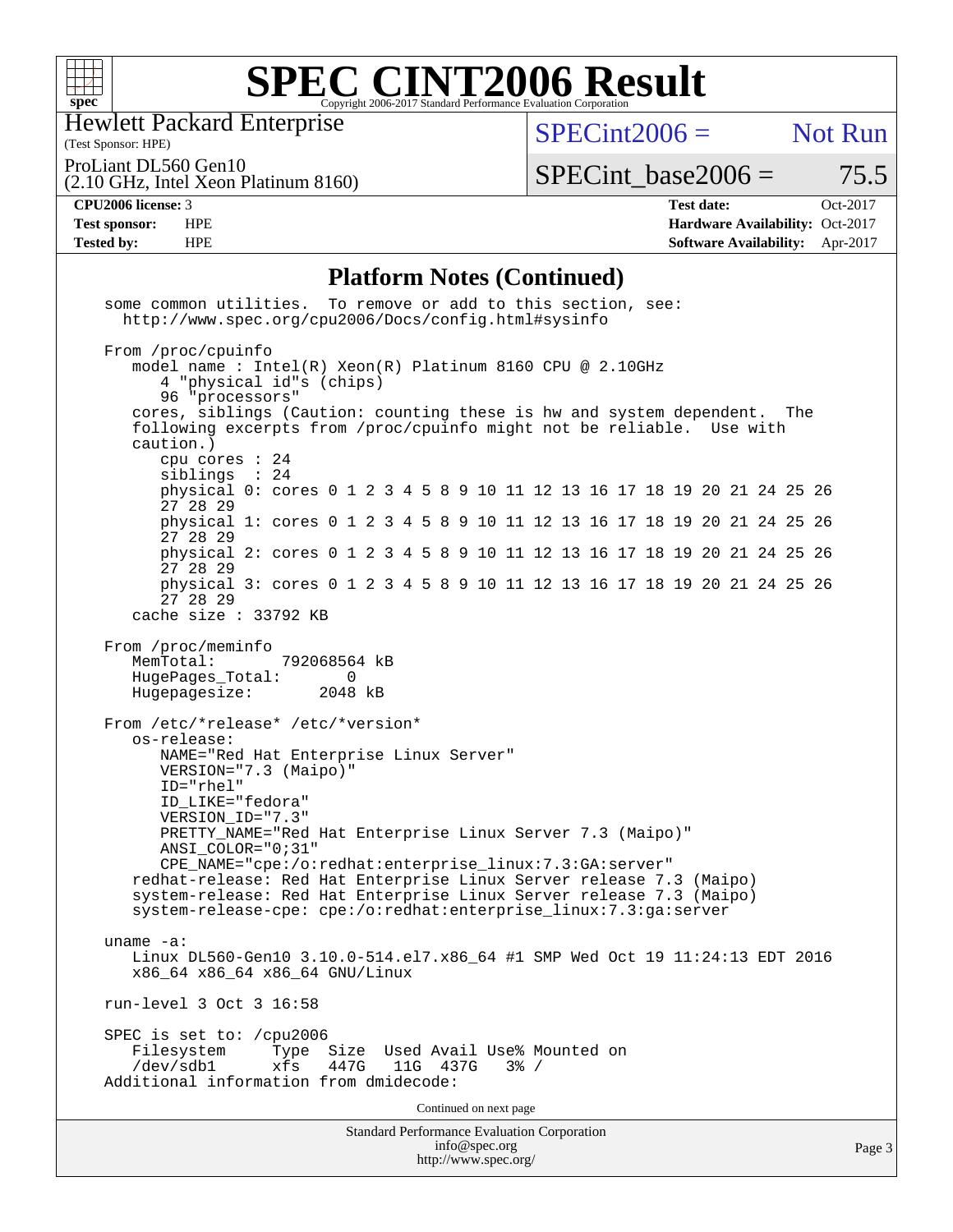

Hewlett Packard Enterprise

(Test Sponsor: HPE)

 $SPECint2006 =$  Not Run

(2.10 GHz, Intel Xeon Platinum 8160) ProLiant DL560 Gen10

SPECint base2006 =  $75.5$ 

**[CPU2006 license:](http://www.spec.org/auto/cpu2006/Docs/result-fields.html#CPU2006license)** 3 **[Test date:](http://www.spec.org/auto/cpu2006/Docs/result-fields.html#Testdate)** Oct-2017 **[Test sponsor:](http://www.spec.org/auto/cpu2006/Docs/result-fields.html#Testsponsor)** HPE **[Hardware Availability:](http://www.spec.org/auto/cpu2006/Docs/result-fields.html#HardwareAvailability)** Oct-2017 **[Tested by:](http://www.spec.org/auto/cpu2006/Docs/result-fields.html#Testedby)** HPE **[Software Availability:](http://www.spec.org/auto/cpu2006/Docs/result-fields.html#SoftwareAvailability)** Apr-2017

#### **[Platform Notes \(Continued\)](http://www.spec.org/auto/cpu2006/Docs/result-fields.html#PlatformNotes)**

 Warning: Use caution when you interpret this section. The 'dmidecode' program reads system data which is "intended to allow hardware to be accurately determined", but the intent may not be met, as there are frequent changes to hardware, firmware, and the "DMTF SMBIOS" standard.

 BIOS HPE U34 09/29/2017 Memory: 48x UNKNOWN NOT AVAILABLE 16 GB 2 rank 2666 MHz

(End of data from sysinfo program)

#### **[General Notes](http://www.spec.org/auto/cpu2006/Docs/result-fields.html#GeneralNotes)**

Environment variables set by runspec before the start of the run:  $KMP_AFFINITY = "granularity=fine, scatter"$ LD\_LIBRARY\_PATH = "/cpu2006/lib/ia32:/cpu2006/lib/intel64:/cpu2006/sh10.2" OMP NUM THREADS = "96"

 Binaries compiled on a system with 1x Intel Core i7-4790 CPU + 32GB RAM memory using Redhat Enterprise Linux 7.2

# **[Base Compiler Invocation](http://www.spec.org/auto/cpu2006/Docs/result-fields.html#BaseCompilerInvocation)**

[C benchmarks](http://www.spec.org/auto/cpu2006/Docs/result-fields.html#Cbenchmarks): [icc -m64](http://www.spec.org/cpu2006/results/res2017q4/cpu2006-20171031-50443.flags.html#user_CCbase_intel_icc_64bit_bda6cc9af1fdbb0edc3795bac97ada53)

[C++ benchmarks:](http://www.spec.org/auto/cpu2006/Docs/result-fields.html#CXXbenchmarks) [icpc -m64](http://www.spec.org/cpu2006/results/res2017q4/cpu2006-20171031-50443.flags.html#user_CXXbase_intel_icpc_64bit_fc66a5337ce925472a5c54ad6a0de310)

### **[Base Portability Flags](http://www.spec.org/auto/cpu2006/Docs/result-fields.html#BasePortabilityFlags)**

 400.perlbench: [-DSPEC\\_CPU\\_LP64](http://www.spec.org/cpu2006/results/res2017q4/cpu2006-20171031-50443.flags.html#b400.perlbench_basePORTABILITY_DSPEC_CPU_LP64) [-DSPEC\\_CPU\\_LINUX\\_X64](http://www.spec.org/cpu2006/results/res2017q4/cpu2006-20171031-50443.flags.html#b400.perlbench_baseCPORTABILITY_DSPEC_CPU_LINUX_X64) 401.bzip2: [-DSPEC\\_CPU\\_LP64](http://www.spec.org/cpu2006/results/res2017q4/cpu2006-20171031-50443.flags.html#suite_basePORTABILITY401_bzip2_DSPEC_CPU_LP64) 403.gcc: [-DSPEC\\_CPU\\_LP64](http://www.spec.org/cpu2006/results/res2017q4/cpu2006-20171031-50443.flags.html#suite_basePORTABILITY403_gcc_DSPEC_CPU_LP64) 429.mcf: [-DSPEC\\_CPU\\_LP64](http://www.spec.org/cpu2006/results/res2017q4/cpu2006-20171031-50443.flags.html#suite_basePORTABILITY429_mcf_DSPEC_CPU_LP64) 445.gobmk: [-DSPEC\\_CPU\\_LP64](http://www.spec.org/cpu2006/results/res2017q4/cpu2006-20171031-50443.flags.html#suite_basePORTABILITY445_gobmk_DSPEC_CPU_LP64) 456.hmmer: [-DSPEC\\_CPU\\_LP64](http://www.spec.org/cpu2006/results/res2017q4/cpu2006-20171031-50443.flags.html#suite_basePORTABILITY456_hmmer_DSPEC_CPU_LP64) 458.sjeng: [-DSPEC\\_CPU\\_LP64](http://www.spec.org/cpu2006/results/res2017q4/cpu2006-20171031-50443.flags.html#suite_basePORTABILITY458_sjeng_DSPEC_CPU_LP64) 462.libquantum: [-DSPEC\\_CPU\\_LP64](http://www.spec.org/cpu2006/results/res2017q4/cpu2006-20171031-50443.flags.html#suite_basePORTABILITY462_libquantum_DSPEC_CPU_LP64) [-DSPEC\\_CPU\\_LINUX](http://www.spec.org/cpu2006/results/res2017q4/cpu2006-20171031-50443.flags.html#b462.libquantum_baseCPORTABILITY_DSPEC_CPU_LINUX) 464.h264ref: [-DSPEC\\_CPU\\_LP64](http://www.spec.org/cpu2006/results/res2017q4/cpu2006-20171031-50443.flags.html#suite_basePORTABILITY464_h264ref_DSPEC_CPU_LP64) 471.omnetpp: [-DSPEC\\_CPU\\_LP64](http://www.spec.org/cpu2006/results/res2017q4/cpu2006-20171031-50443.flags.html#suite_basePORTABILITY471_omnetpp_DSPEC_CPU_LP64) 473.astar: [-DSPEC\\_CPU\\_LP64](http://www.spec.org/cpu2006/results/res2017q4/cpu2006-20171031-50443.flags.html#suite_basePORTABILITY473_astar_DSPEC_CPU_LP64) 483.xalancbmk: [-DSPEC\\_CPU\\_LP64](http://www.spec.org/cpu2006/results/res2017q4/cpu2006-20171031-50443.flags.html#suite_basePORTABILITY483_xalancbmk_DSPEC_CPU_LP64) [-DSPEC\\_CPU\\_LINUX](http://www.spec.org/cpu2006/results/res2017q4/cpu2006-20171031-50443.flags.html#b483.xalancbmk_baseCXXPORTABILITY_DSPEC_CPU_LINUX)

> Standard Performance Evaluation Corporation [info@spec.org](mailto:info@spec.org) <http://www.spec.org/>